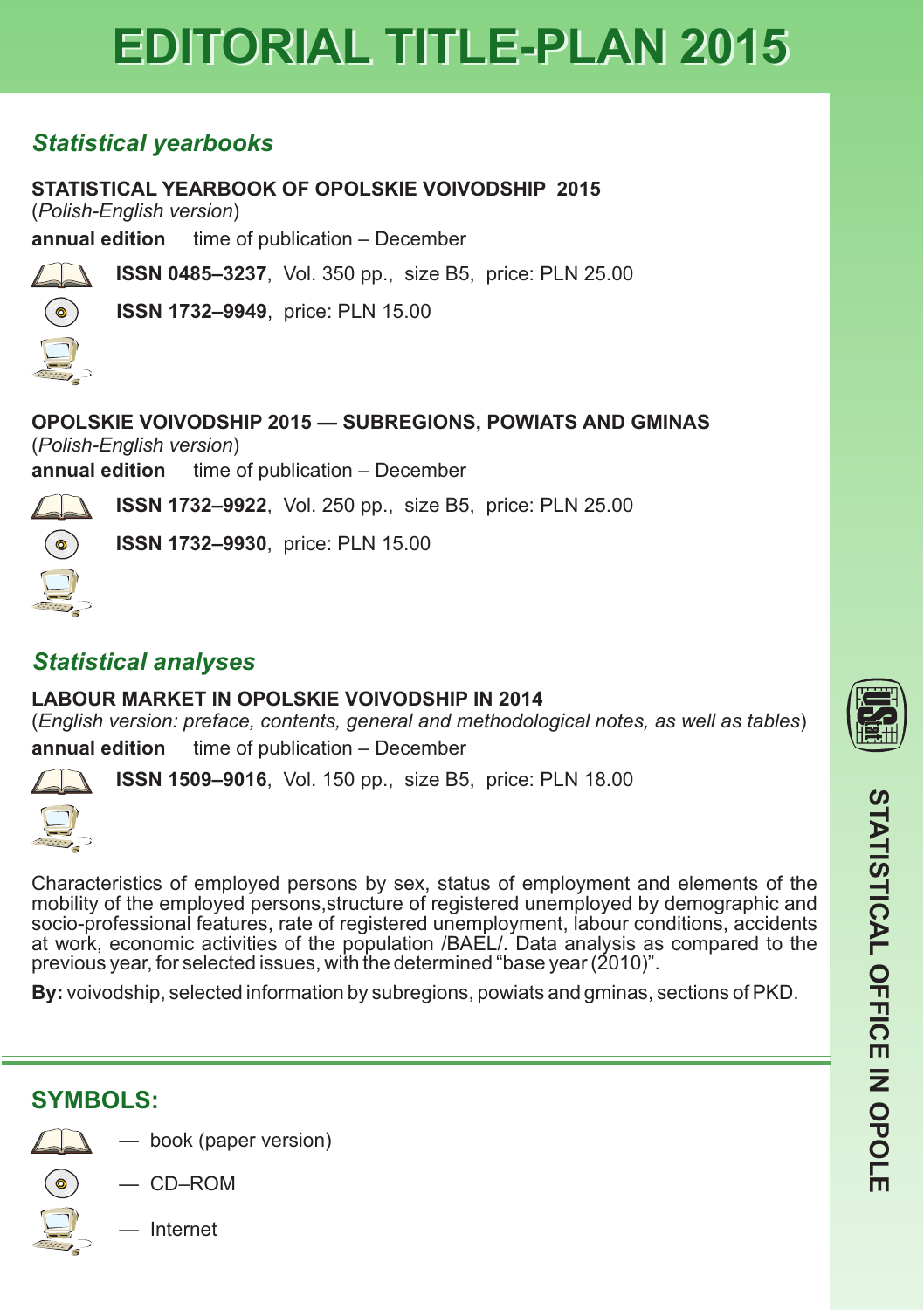## *Statistical information and elaborations*

#### STATISTICAL BULLETIN OF OPOLSKIE VOIVODSIHP 2015

(*Polish-English version*)

**quarterly edition** time of publication – 60 days following the quarter

Basic indices describing socio-economic condition of the voivodship, including, i.a., labour market, wages and salaries, prices, finances of enterprises, agriculture, industry, construction and trade.

**By:** voivodship, subregions, powiats, sections and divisions of the Polish Classification of Activities 2007, selected products by the Polish Classification of Products and Services (PKWiU), the Classification of Individual Consumption by Purpose (COICOP) groups, ownership sectors.

### **STRUCTURAL CHANGES OF GROUPS OF ENTITIES IN THE NATIONAL ECONOMY IN THE REGON REGISTER IN OPOLSKIE VOIVODSHIP, 2014**  $\square$

(*Polish-English version)*

**annual edition** time of publication – March

National business entities in the national register of economic unit s(REGON). Characteristics of entities by legal forms, sectors of property, type of the prevailing activities and location.

**By:** voivodship, subregions, powiats, gminas, sections departments of the Polish Classification of Activities 2007.

#### **REPORT ON THE SOCIO-ECONOMIC SITUATION OF OPOLSKIE VOIVODSHIP IN 2014**

*(English version: preface, contents, general notes, methodological notes, basic trends, review tables)*

**annual edition** time of publication – May

**ISSN 2084–672X** Vol. 100 pp., size A4, price: PLN 15.00

**By:** voivodship, subregions, powiats, sections and divisions of the Polish Classification of Activities 2007, the Classification of Individual Consumption by Purpose (COICOP) groups, ownership sectors. agriculture, selected services), business entities, financial results of non-financial enterprises, outlays. The presented categories are shown in dynamic terms (the period of last 5 years) as well as in relation to the average values for the country.

The processes occurring in national economy in the voivodship, with consideration of important phenomena in terms of socioeconomic development of the region, including demographic processes, trends recorded in labour market as well as phenomena regarding inflation, wages and salaries, in the main areas of national economy (industry, construction,







**O F FIC E IN O P**

**O L E**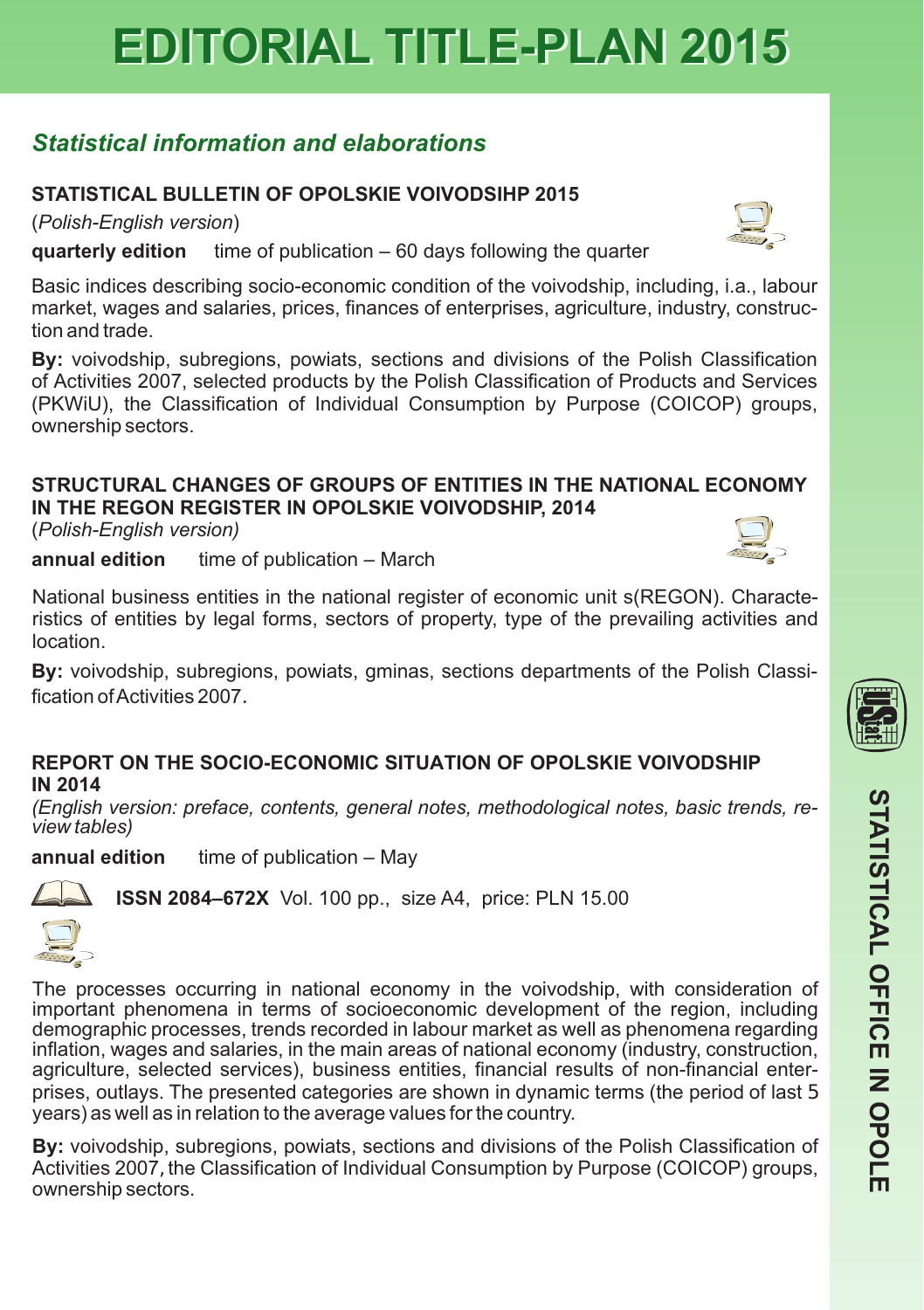## *Statistical information and elaborations*

## **2014 AGRICULTURE IN OPOLSKIE VOIVODSHIP IN**

*( English version: contents, methodological notes, tables)*

**annual edition** time of publication – June



Use of land, crop cultivation (area of cultivation, crops, harvest); animal breeding. Purchase and prices of agricultural products as well as other data describing the situation in agriculture.

**By:** voivodship, sectors of property, forms of property.

## **POPULATION, VITAL STATICTICS AND MIGRATION IN OPOLSKIE VOIVODSHIP**

*(Polish-English version)* **IN 2014**

**annual edition** time of publication – June

**ISSN 1641–9588**, Vol. 60 pp., size B5, price: PLN 15.00



Condition and structure of population by sex and age, natural mobility and migrations.

**By:** voivodship, subregions, powiats and gminas.

#### **POWIATS PORTRAITS OF OPOLSKIE VOIVODSHIP IN 2014**

*(Polish-English version)*

**annual edition** time of publication – September



**ISSN 1509–8915**, Vol. 200 pp., size B5, price:PLN 20.00



Basic data characterizing the social and economic situation in powiats, among others, related to environmental protection, public safety, demographics, the labour market and remuneration, the municipal infrastructure and flats, education, health protection, social care, culture, tourism and sport, finance in companies investments, public finance as well as national economy entities.

**By:** voivodship, subregions, powiats.



<u>ርስ</u>